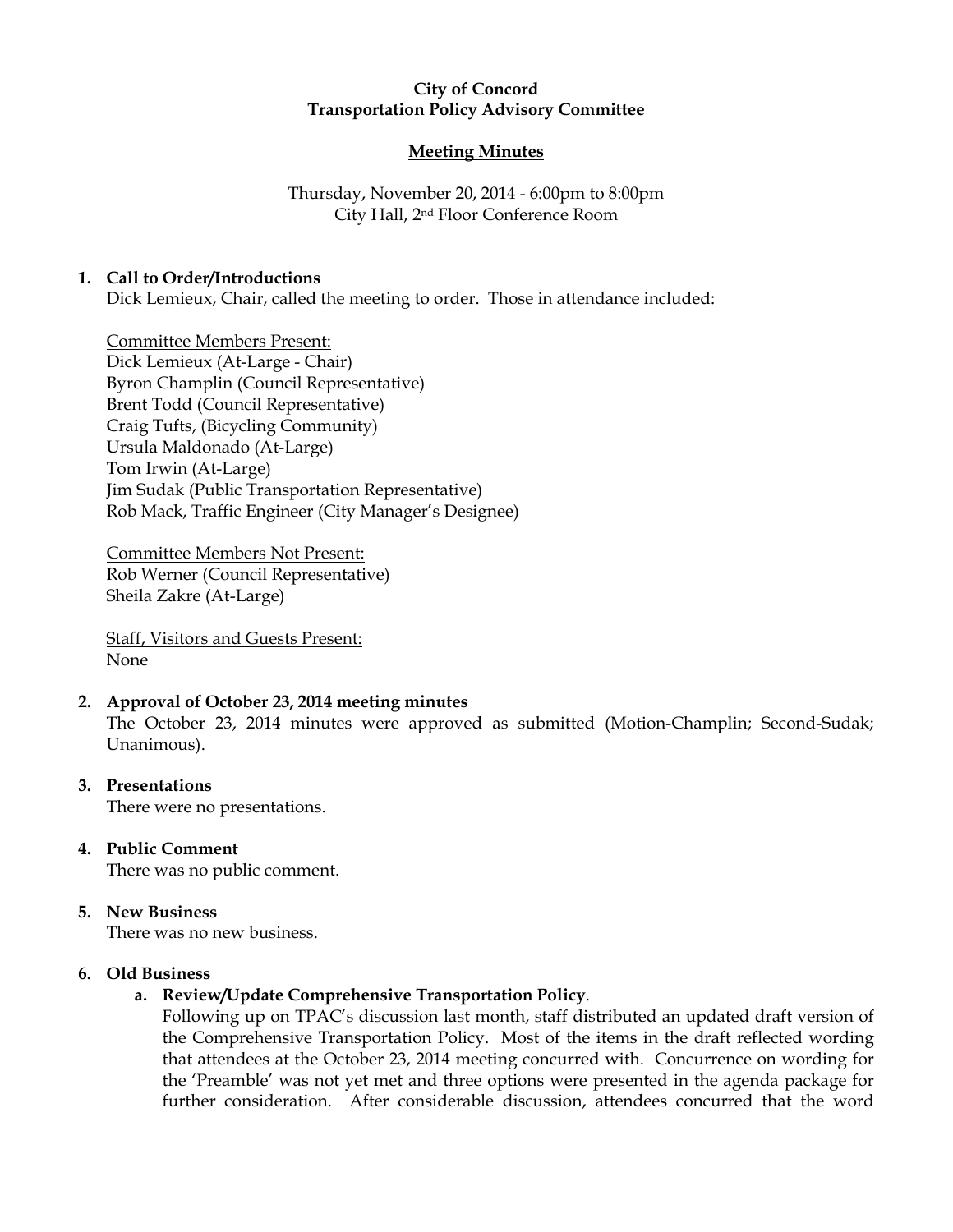'Preamble' was not necessary, and that the statement should read: The goal of the City of Concord is to have a complete multi-modal transportation system that serves residents, employees, visitors and businesses, and achieves the overarching goals of safety, economic vitality, enhanced quality of life, community health and environmental and fiscal sustainability.

Wording for policy item #2 was also discussed regarding maintaining measures that balance the need to attract through traffic to the collector/arterial street network with the need to minimize the adverse effects of that same traffic passing through residential areas. Three alternative wordings evolved from TPAC's October discussion and were presented on the current draft. After considerable discussion, attendees concurred on the following wording: Maintain a traffic management program that attracts motor vehicle through travel along collector and arterial streets rather than residential streets to enhance neighborhood livability.

After overviewing the entire policy draft and concurring with a few additional minor edits, members voted to approve the draft policy as amended (Motion-Maldonado; Second-Champlin; Unanimous). Rob Mack noted that staff would prepare the formal resolution and accompanying report for Council consideration in January and public hearing in February.

# b. Report from the Public Transit Subcommittee outlining TPAC's recommendation to develop and implement a multi-year capital replacement program for CAT fixed-route buses.

Pursuant to the Public Transit Subcommittee's meeting on November 18, 2014, Ed Roberge prepared an outline of a decision matrix that could be used to compare the features and costs of each of several bus-types that CAT will consider. The matrix lists CAT's current 35 ft, 30 passenger Orion buses, as well as the following potential replacements: heavy-duty, 35 ft, 30+ passenger bus; medium duty, 30-34 ft, 27-30 passenger bus; and a medium duty, under-30 ft, 24-27 passenger bus. TPAC members concurred that this matrix would be an aid in the presentation to Council and would lend support to the decision-making process. A few suggestions were made such as better defining 'risk' factors and adding a list of patron amenities such as 'level floors' versus using lifts.

Jim Sudak will populate the matrix with factors such as bus cost, fuel-type and mileage, operational and maintenance cost, and other items for further discussion at next month's TPAC-PT meeting. A more-complete matrix and recommendation should be available for discussion at next month's TPAC meeting. The Chair noted that the goal is to bring CAT's recommendation to Council early next year so that it can be fully considered in the development of the FY2016 budget.

# c. Report from the Bicycle and Pedestrian Subcommittees with recommendations for improved non-motorized access between downtown and the Horseshoe Pond area.

The Bicycle and Pedestrian Subcommittees drafted a brief statement for TPAC review regarding a TPAC recommendation to City Council to consider improved non-motorized access between downtown and the Horseshoe Pond area. Over the past year, the TPAC Bicycle and Pedestrian Subcommittees have expressed concern about the lack of a reasonablydirect and safe all-season travel route for walkers and bicyclists traveling between the downtown area and the Commercial Street/Horseshoe Pond area. The recent acquisition of the former Tunis property at the northern end of Storrs Street presents an opportunity to consider such a connection for non-motorized travel.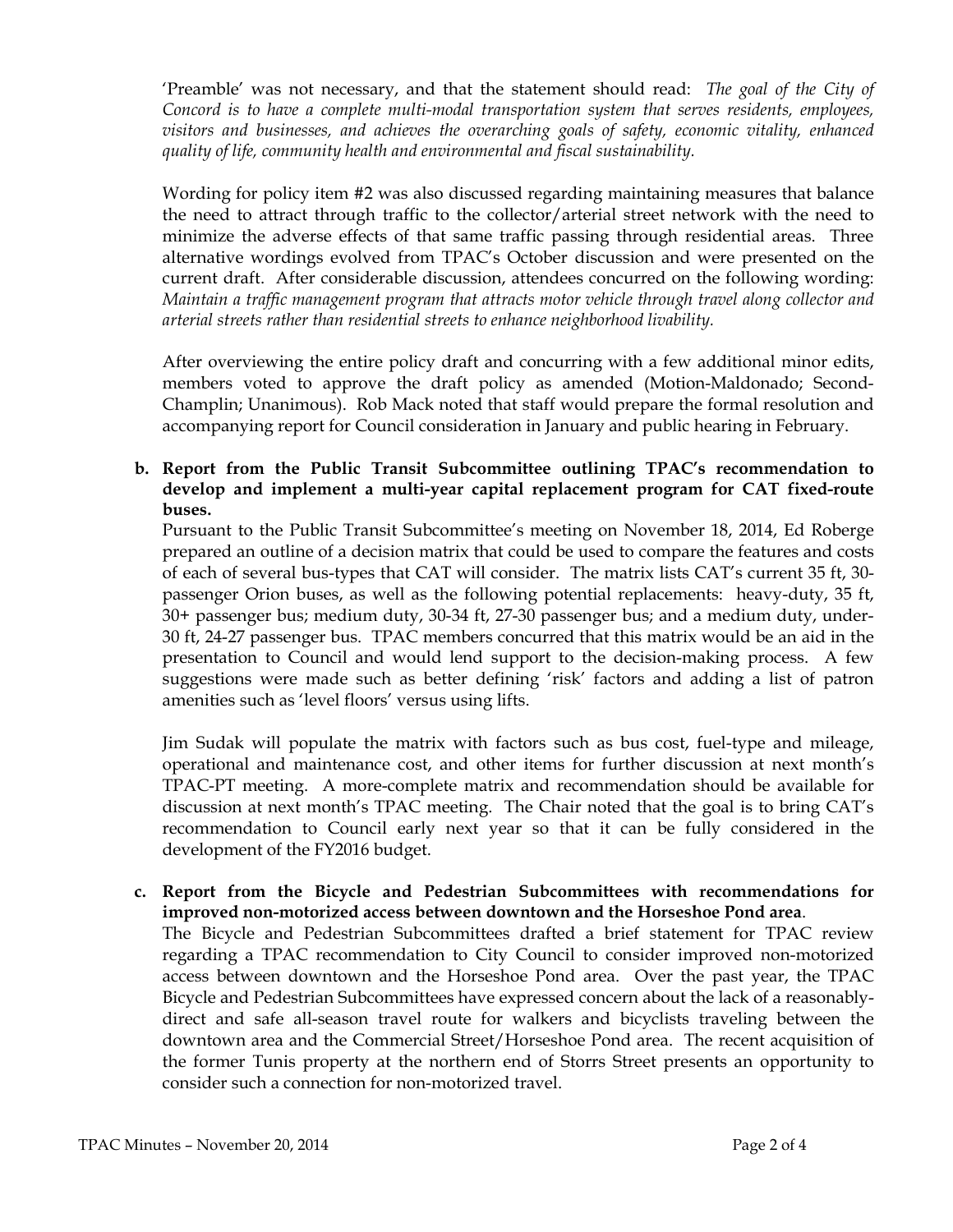With a few minor editorial suggestions, TPAC approved the draft statement with recommendation to Council that a non-motorized connection be made from the north end of Storrs Street to Constitution Avenue and the bus station, and that it be maintained for winter travel (Motion-Tufts; Second-Maldonado; Unanimous). The Chair requested that staff finalize the statement in the form of a formal consent report for submission to Council, and that a draft of the final report be provided to Craig Tufts and Ursula Maldonado for final review.

## 7. Consent Reports

a. Approval of Subcommittee Minutes (Pedestrian, Bicycle, Public Transit, and Traffic Operations).

The following subcommittee minutes were accepted by unanimous consent: Bicycling and Pedestrian –September 15, 2014 and October 6, 2014; and Traffic Operations – October 21, 2014.

Also accepted by unanimous consent was a November 4, 2014 request by David Sky to become a member of the Bicycle Subcommittee.

#### 8. City Council meeting update

There were no TPAC-related items considered at City Council's November 10, 2014 meeting.

#### 9. TPAC Referrals from City Council, Staff and Chair

a. Referral from Councilor Herschlag regarding excessive traffic speeds in the West Village neighborhood in Penacook. (Council: 4/14/2014).

Rob Mack reported that Councilor Herschlag, having reviewed staff's study of the issue as well as prior TOC and TPAC discussions of same, and also considering the requirements for establishing additional traffic control measures as outlined in the city's Traffic Management Policy, felt it would be unproductive to investigate further measures at this time. TPAC members recommended that staff prepare a follow-up report to Council to complete the response to this referral.

#### 10. Status Report on Subcommittees

#### a. Pedestrian Committee, Ursula Maldonado

Ursula Maldonado reported that the subcommittee plans to meet with the City Planner to discuss development of a Pedestrian Master Plan. Included will be consideration of winter sidewalk maintenance. Craig Tufts added that CNHRPC is looking for a potential grant that could be used to help fund development of this plan.

#### b. Bike Committee, Craig Tufts

Craig Tufts reported that the subcommittee plans to consider an update to the bicycle master plan. He also presented the MRGT TAP application ranking as summarized in Item 11f.

#### c. Public Transit Committee, Tom Irwin

In addition to discussion items summarized in Items 6b and 12, Tom Irwin noted that the subcommittee is planning to invite the public to attend its January 20 meeting with CAT at the Smile Building. Also being considered is an option to have CAT present a status update to City Council twice yearly.